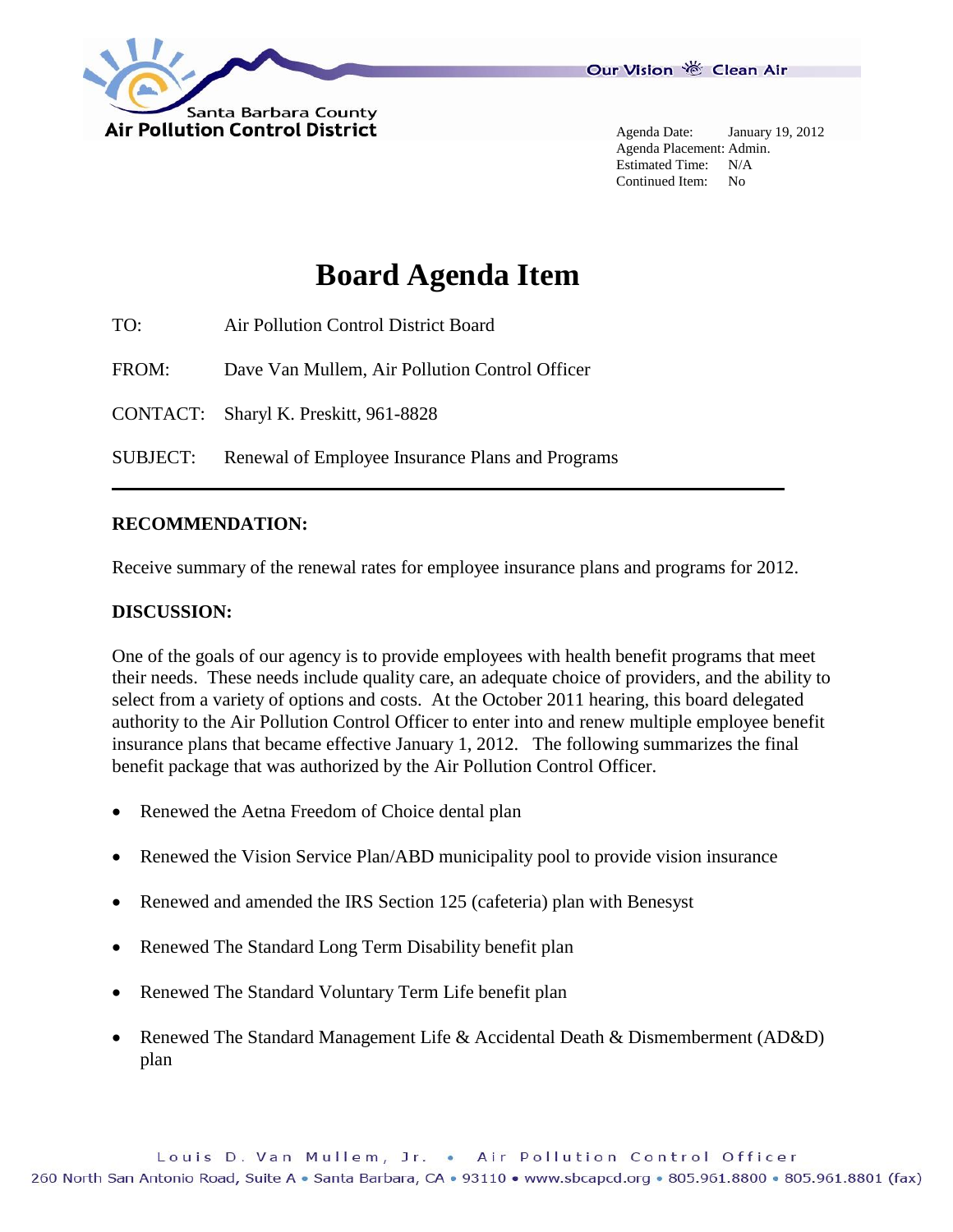- Renewed The Standard Short Term Disability coverage for the APCD's 5 management employees
- Renewed the Employee Assistance Plan through Horizon Health
- Renewed the AIG Voluntary Personal Accident benefit plan
- Renewed the AFLAC Supplemental Catastrophic Insurance programs

**DENTAL -** The Aetna Dental plan premiums increased by 11.5% for the 2012 plan year. Our benefits committee reviewed the rates and benefits under the plan and two of our three represented employee groups recommended renewing our agreement with Aetna which became effective January 1st.

Under the Aetna Preferred Provider Organization (PPO), employees are covered for diagnostic and preventative services at 100% of the PPO fee; basic and restorative services are covered at 80% of the PPO fee; major restorative services are covered at 50% of the PPO fee and; child orthodontia is covered at 50% of the PPO fee up to \$1,500 per calendar year. Under the non-PPO plan (out of network), employees are covered for diagnostic and preventative services at 100% of the Reasonable and Customary (R&C); basic and restorative services are covered at 60% of the R&C; major restorative services are covered at 40% of the R&C and; child orthodontia is covered at 50% of the R&C up to \$1,500 per calendar year.

In addition to traditional PPO structured benefits, employees have the option to obtain services through a Dental Maintenance Organization (DMO). Employees obtaining services under the DMO option will only be responsible for a \$5 co-pay for most procedures.

The APCD applies \$21.21 to the employee only premium for ETA members; all other groups have \$27.50 applied towards the employee only premium for dental. The remaining premium is either paid through employee cafeteria dollars or picked up by employees pursuant to their respective Memorandum of Understandings (MOU's). The monthly rates for dental are as follows:

|                          | <b>2011 Rate</b> | <b>2012 Rate</b> |
|--------------------------|------------------|------------------|
| <b>Employee Only</b>     | \$42.87          | \$47.80          |
| $Emplovee + spouse$      | \$85.90          | \$95.78          |
| $Employee + child (ren)$ | \$99.85          | \$111.33         |
| Family                   | \$142.89         | \$159.32         |

**VISION -** There was a 2% increase to the Vision Service Plan (VSP) premiums for the 2012 plan year. The new rate is guaranteed for a two year period which was renewed based of staff's recommendation.

**FLEXIBLE BENEFITS PLAN** - The APCD maintains an IRS Section 125 plan which allows certain benefit premiums to be deducted from an employee's pay on a pre-tax basis. This plan also allows employees to set aside pre-tax monies for certain medical and dependent care